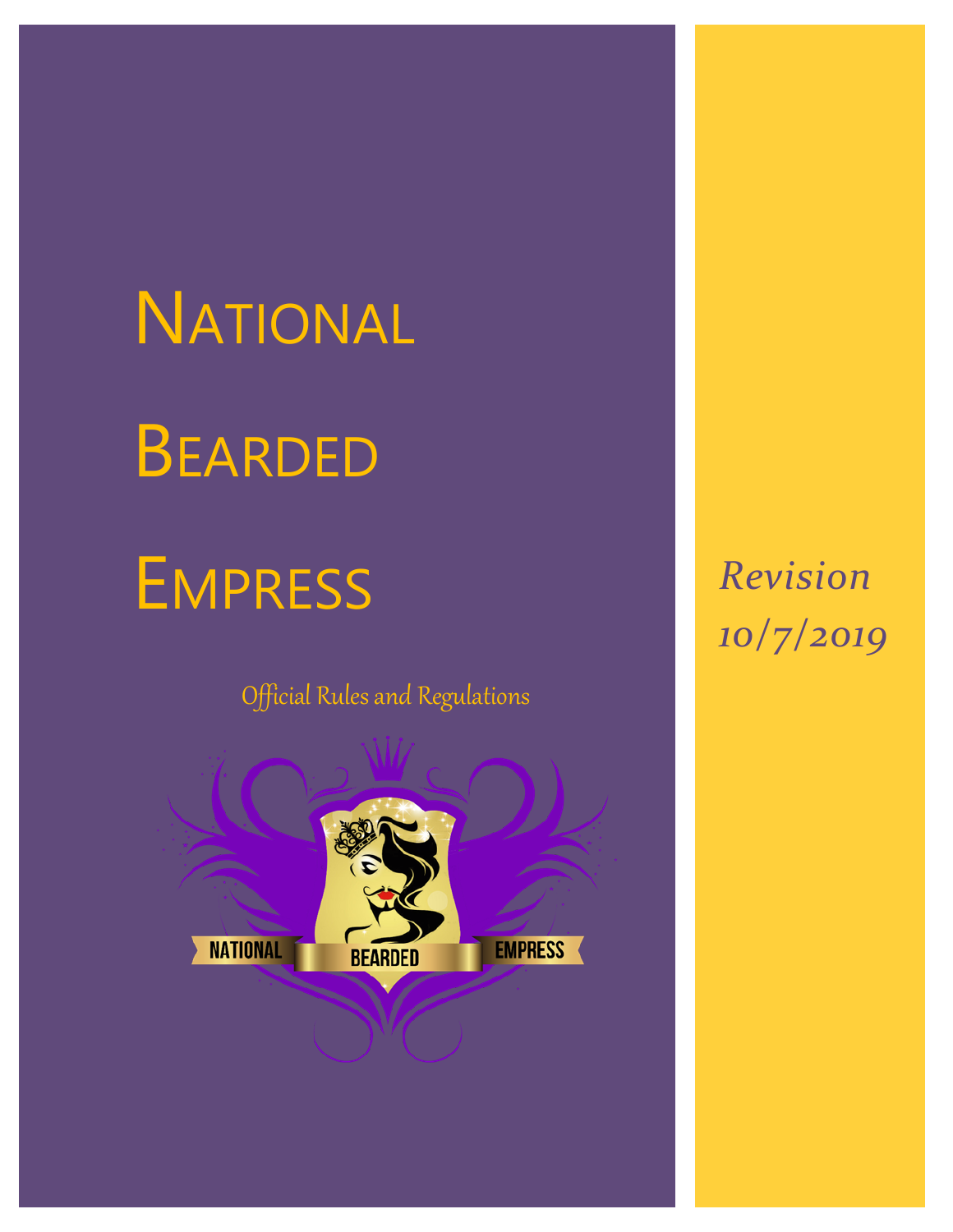# **Welcome to the National Bearded Empress/Emperor**

# **Pageantry System!**

**We are beyond elated you have chosen to express your art, talent, and beautiful beardedness by competing in The National Bearded Empress pageant. Our motto is** 

**"WHY REIGN, WHEN YOU CAN RULE"** 

**And Rule YOU SHALL! We were founded on the principles that drag and art are expressions of the human fluidity. We expect the best, because bearded beauties are the best. National Bearded Empress/Emperor Pageantry Rules\*\* THIS IS NOT A GENDER, AGE, OR BODY SPECIFIC PAGEANT SYSTEM! Art is fluid and so are we! A Bearded Empress must be a person 21 years of age, MUST perform with a beard (mustache may or may not be included). The beard may be Natural, Drawn, or Prosthetic/Artificial. Titleholder must maintain and perform with their beard throughout their reign and while promoting the title and system. Contestants must adhere to the contestant contract agreement and the rules therein.**

# **ADMINISTRATIVE POINT DEDUCTIONS**

**Administrative point deductions carry a purpose of ensuring a standard of excellence is carried in everything a future Empress does during their time ruling within in the system. Committee members and owner of National bearded Empress will be the responsible party for deductions based on reports or firsthand observations of standards not being met in the following areas:**

- **1. Tardiness**
	- **a. Tardiness to registration, call times, deadlines of contractual agreements designated by National team, late music submissions will result in a 25 point overall deduction of contestant score after categories are tabulated.**
	- **b. Contestant will be informed as soon as humanly possible of the administration of the infraction.**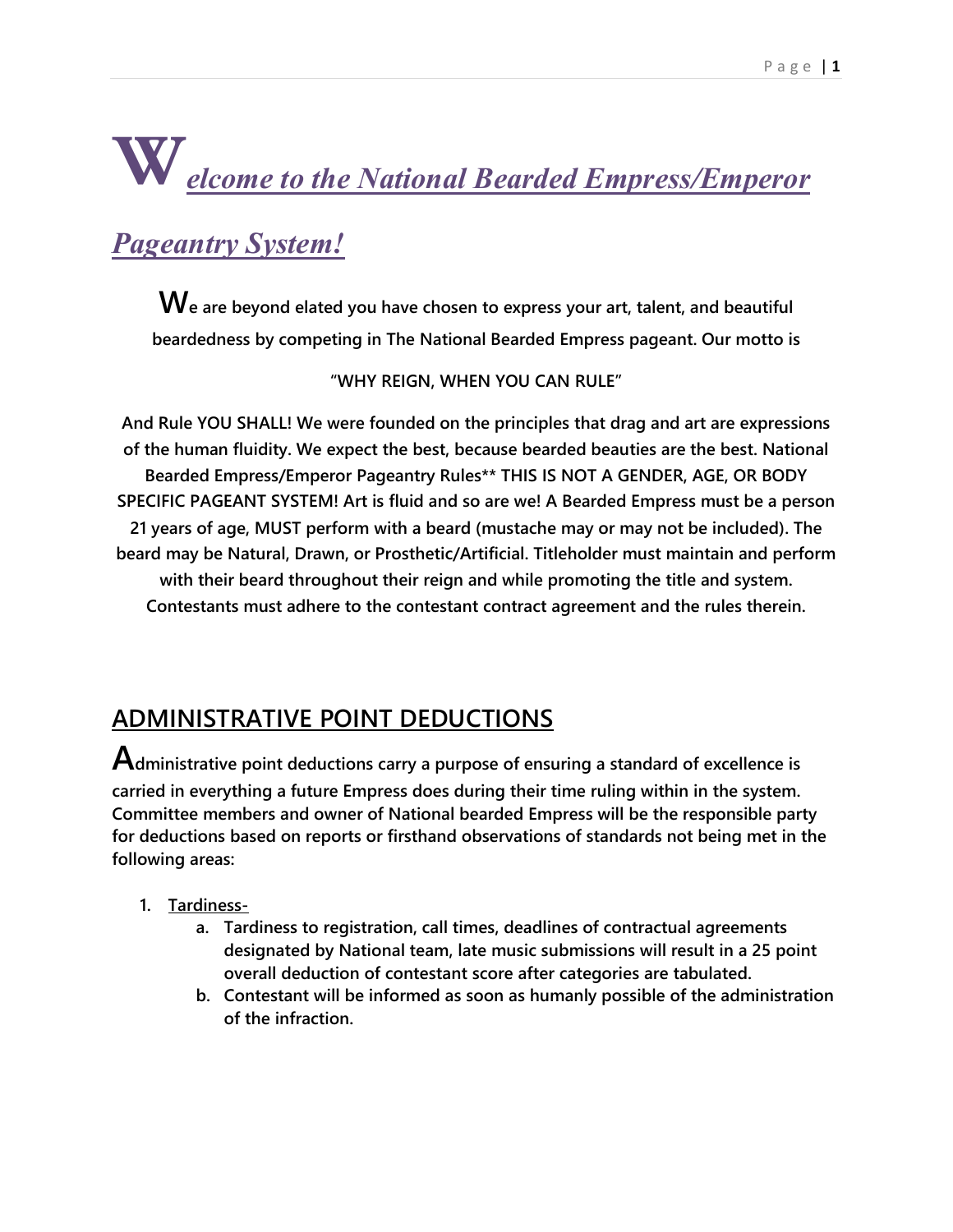- **2. Incomplete contract –**
	- **a. The contestant agreement and receipt of entry fee MUST be completed at the time of registration if no earlier time is announced by the owner of The National Bearded Empress Pageantry System. Failure to pay entry fee will disqualify contestant from being able to compete the night of Nationals.**
- **3. Dressing room etiquette and policies –**
	- **a. Contestants are directly and solely accountable to report any behavior in the dressing space that would be deemed inappropriate or a direct violation of dressing room policy to the stage manager assigned during registration. Timely reporting is crucial so that stage management can intervene. Administrative points MAY be deducted based on severity of infraction and timeliness of follow through with involved parties. The following are strictly prohibited:**
		- **i. Colored liquids are not permitted in the dressing room spaces**
		- **ii. Fire hazard violations as per the policies of venue specified upon announcement of National contest location.**
		- **iii. Property damage of the venue or any other contestant belongings.**
		- **iv. Harassment – (behaviors that are placed upon an individual without consent in dressing spaces.**
		- **v. Taking up Unwarranted dressing area space**
		- **vi. Unauthorized persons in the dressing area - \*\*\*Accommodations can be made for individuals requiring additional assistance and should be specified prior to the evening of the pageant. Personal health information will not be disclosed to other contestants, however, indication and potential designated dressing space may be prepared for contestant based upon their needs, and so, other contestants will have to be informed that the use of this space is reserved.\*\*\***
			- **1. Contestants are allowed one dresser during categories. Additional individuals including escorts, dancers, stage hands, prop and stage techs are only permitted to be in the dressing area after the contestant has completed the previous category.**
			- **2. If individuals are accompanying the contestant for the first category, anyone other than the contestant dresser is only permitted in the dressing space for 20 minutes prior to call time.**
			- **3. Above individuals are PROHIBITED to take over public restroom spaces in other areas of the venue as this could potentially be a violation of policy of venue as well as a personal violation to one or more audience members or other individuals in attendance.**
		- **vii. Behaviors of individuals in dressing spaces that could disrupt the flow of the pageant .Any conduct deemed as poor sportsmanship toward another contestant, including verbal, physical destruction of props, costumes or any property will disqualify you from the competition**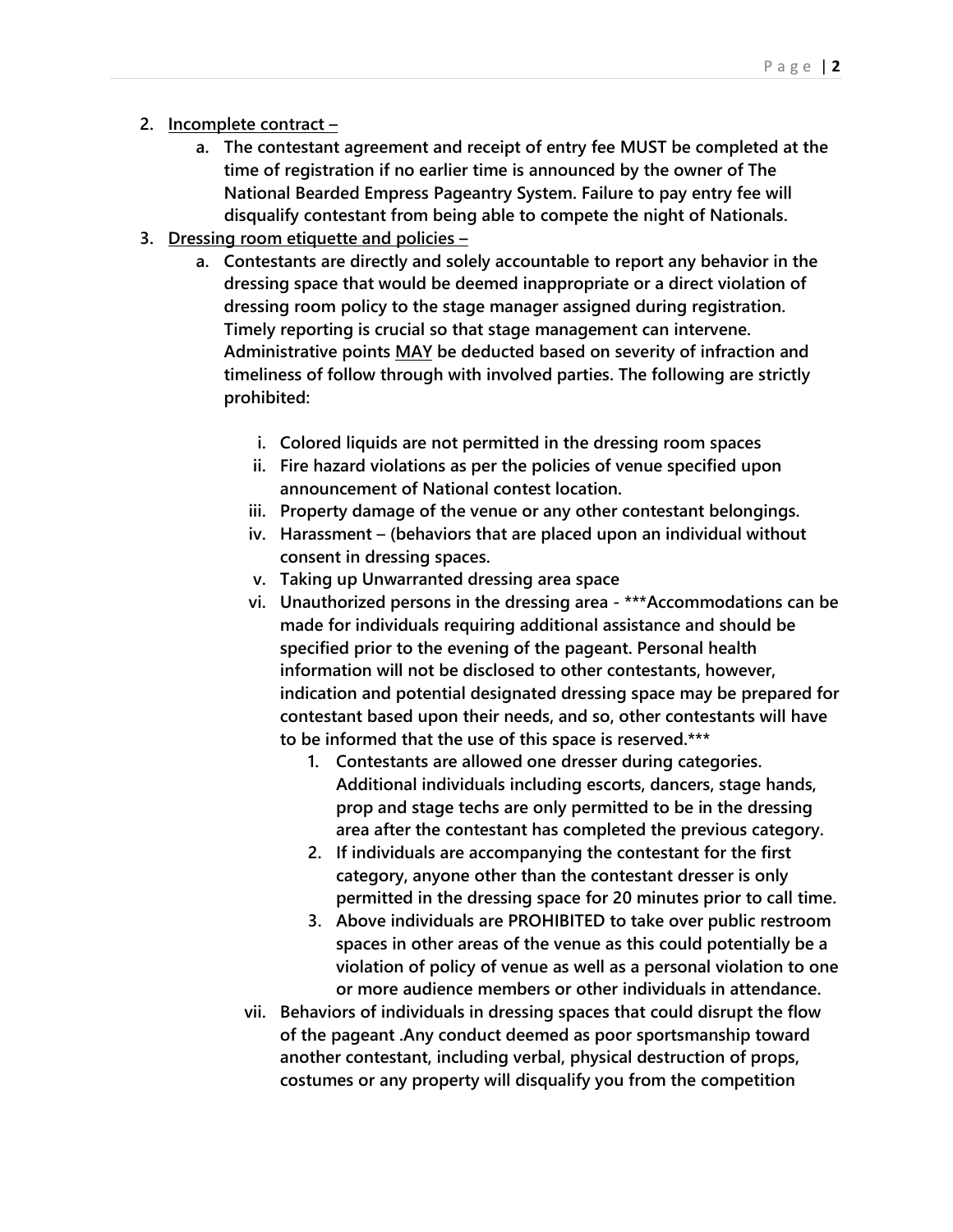- **4. Excessive intoxication or illicit substance use –**
	- **a. Alcohol is NOT permitted in the dressing space. That is the designated areas ONLY for the contestant and dressers. A limit to (1) alcoholic beverage before the pageant on pageant day. Contestants and their crew, may drink after the pageant is completed for that day. It is imperative to remain coherent during the pageant as it requires poise for the maximum effective performance and maintaining professional decorum.**

**Excessive intoxication will be reported from stage management to National committee and will result in disqualification depending on the gravity of intoxication as this could potentially be a safety hazard.** 

- **b. Illegal substances will not be permitted according to State Law in which the National venue is designated and policy of venue guidelines.** 
	- **1. Failure to comply after stage management intervenes, forcible removal from the venue and a two year ban from The National Bearded Empress Pageantry System. If under a zero tolerance infraction, a LIFETIME BAN will be placed in effect.**

**\*\*\*Administrative Deductions will be handled on a case by case basis and point value will be determined based upon the severity of the infraction, including, but not limited to disqualification\*\*\***

#### **Advisory Board and Internal Committee**

**The National Bearded Empress Pageantry System Committee and Advisory Board are comprised of Michelle Woods (owner) and bearded artists holding multiple roles as promoters and contestants on regional and national levels within bearded pageantry. The purpose of this Committee is to produce and uphold the standards set forth by the National Bearded Empress system. Addendums to policies and updates to handbook are completed under the direction of the owner and an internal process is set in place where said individuals hold a role of oversight in various areas within the pageant system.**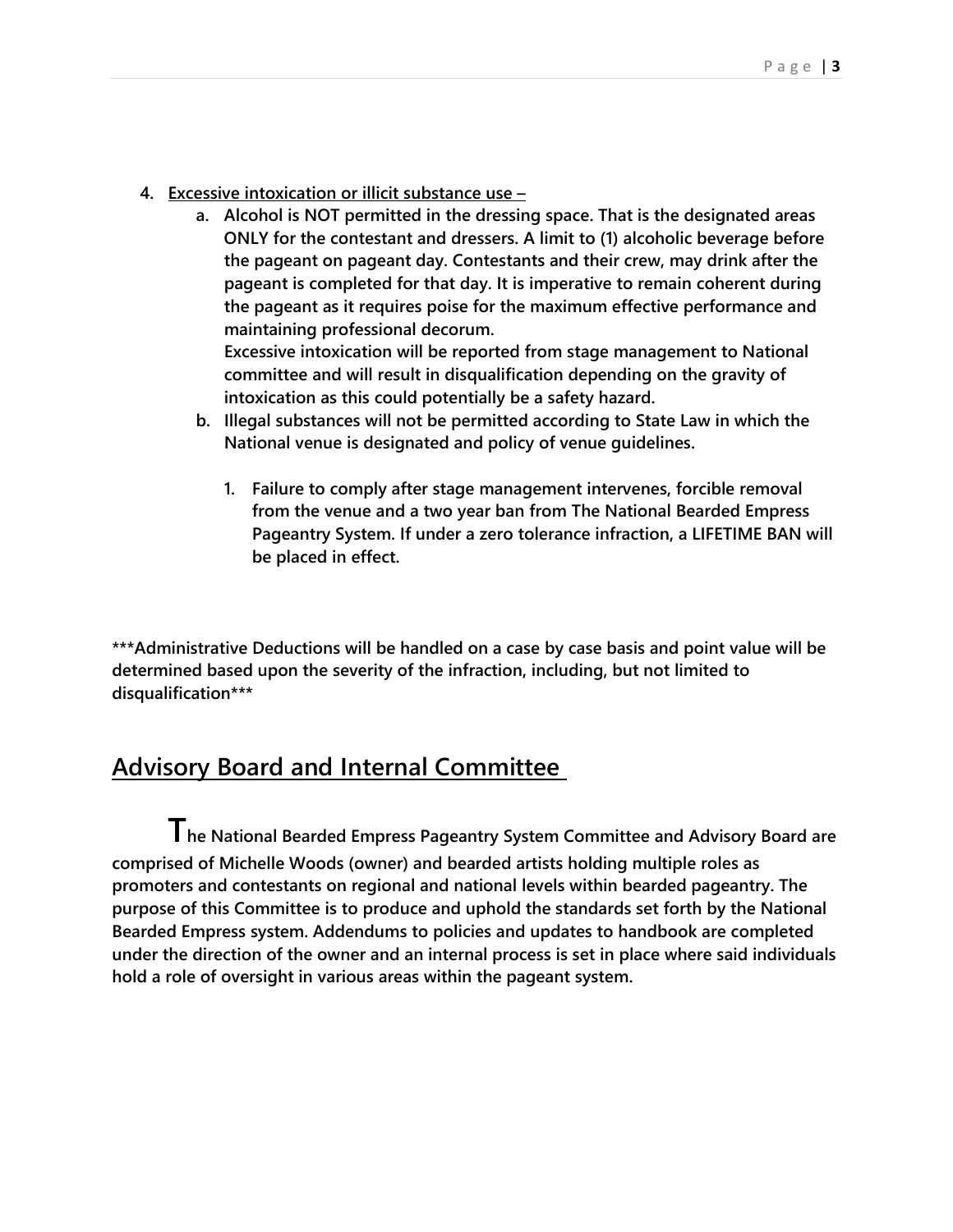**1. The current roles of the committee are to develop the rules, regulations, categories, identity of the system, and support to upcoming National representatives of the system. All are in agreements contractually on individualized bases in order to ensure that their values are in alignment with that of National Bearded Empress. These Emeritus/titleholders uphold the same rules and regulations agreed upon by contestants.**

#### **Advisory Board:**

**Under the authority of the Internal Committee, individuals can be invited to take part in specific roles limited to their contractual agreements provided by Michelle Woods (owner) for the specified amount of time listed in contractual agreement. Upon completion of contract, Advisory Board members are additionally required to uphold the Regulations set forth by the National Bearded Empress system to maintain the decorum and symbol of excellence National Bearded Empress intends to convey to the public. Failure to uphold these standards may be considered a breach of contract as per signed agreements and can lead to termination of agreement.** 

- **1. Any documentation provided to Advisory members is considered intellectual property protected under the National Bearded Empress trademark and is only to be utilized for the purpose served for the purpose of the betterment of the system.**
- **2. Reports that imply a conflict of interest will be considered "willful termination of contract" and will no longer be entitled to clearances provided by National Bearded Empress**

#### **Sponsors:**

**Sponsors are considered anyone to be donating monies, goods, or services to the National Bearded Empress System. Contracts are completed and submitted to National Bearded Empress and details of requests of agreements for promotion will be discussed during the initial verbal agreements with the National office. It is the DUTY of titleholders within the Empress/Emperor System to celebrate these gracious individuals and to ensure contractual agreements are upheld as well. A List will be provided to titleholders and will be instructed by the National office and Emeritus Committee on how to properly promote sponsors.**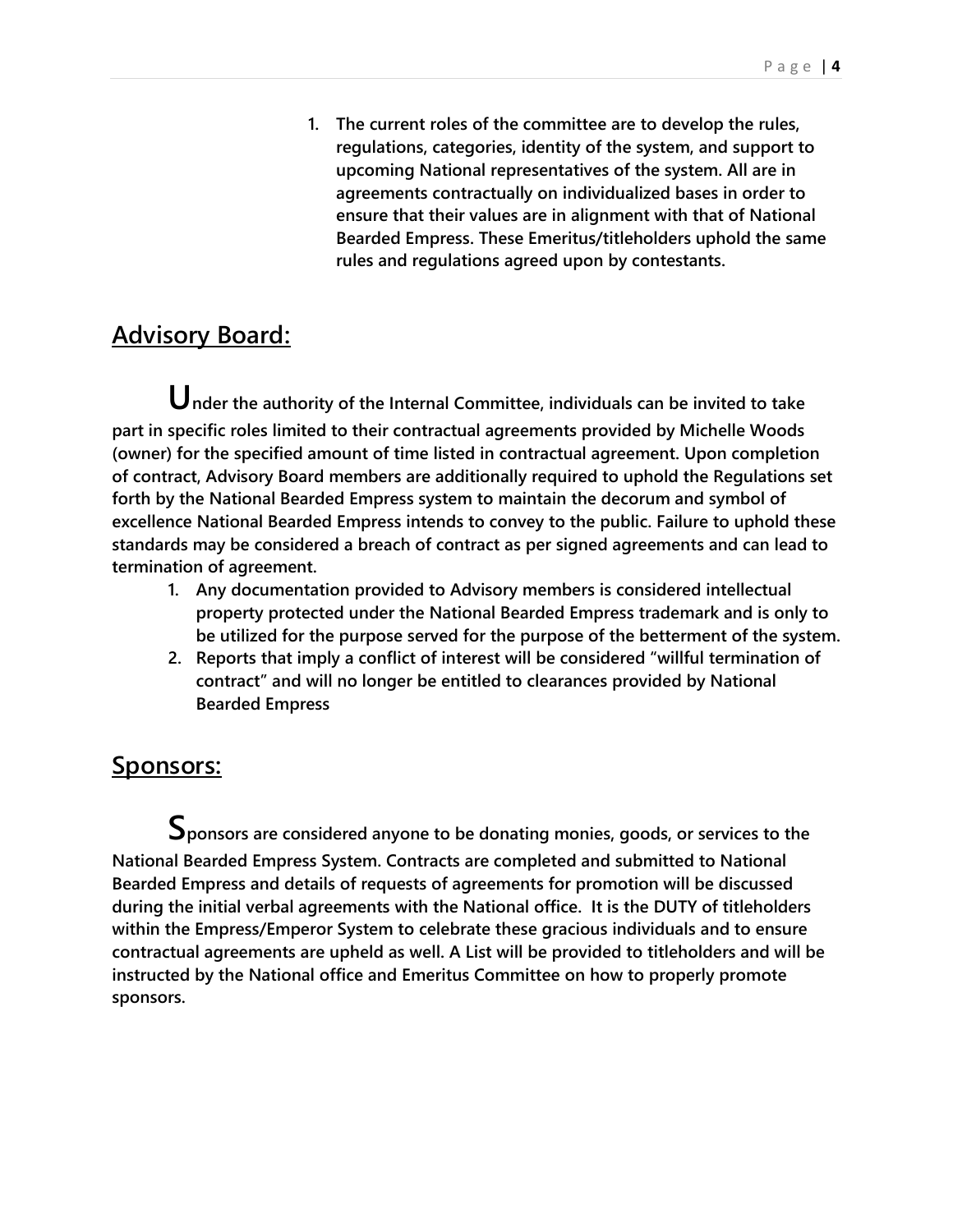# **Applications for Contestants:**

**Your pageant package should include:**

- **1. Contestant regulations**
- **2. Category descriptions**
- **3. Any scheduling requirements for roll-call**
- **4. Prize Package information for all placements including disbursement procedures.**
- **5. Dates and times of your pageant.**
- **6. Any other "need to know" information**
- **7. National application packages will be made ready by May 25th of each year.**

**\*\*\*ADDENDUMS AND REVISIONS OF CONTRACTUAL AGREEMENTS WILL BE PROVIDED AND MUST BE SINGED AND RETURNED IN A TIMELY FASHION IN ORDER TO ENSURE THAT UPDATES ARE AGREED UPON\*\*\* Information regarding addendums will be disseminated by members of the National Bearded Empress Committee. Once updated agreements are signed, former revisions and versions of agreement will lawfully be considered null and void.** 



**\*\*\*\*\*\*\*\*\*\*\*\*\*\*\*\*\***

**Code of Conduct Standards for Committee, Advisory Board, Titleholders, Alternate positions, judges or additional hired entertainment/specialists:**

**1. By entering , all involved (e.g. contestants, titleholders, dancers, dressers, judges, promoters, and formers, etc.…) either contractually or through voluntary participation are making agreements to uphold the Rules, Regulations, and Code of Conduct set forth by National Bearded Empress. The Decree of Conduct is as follows :**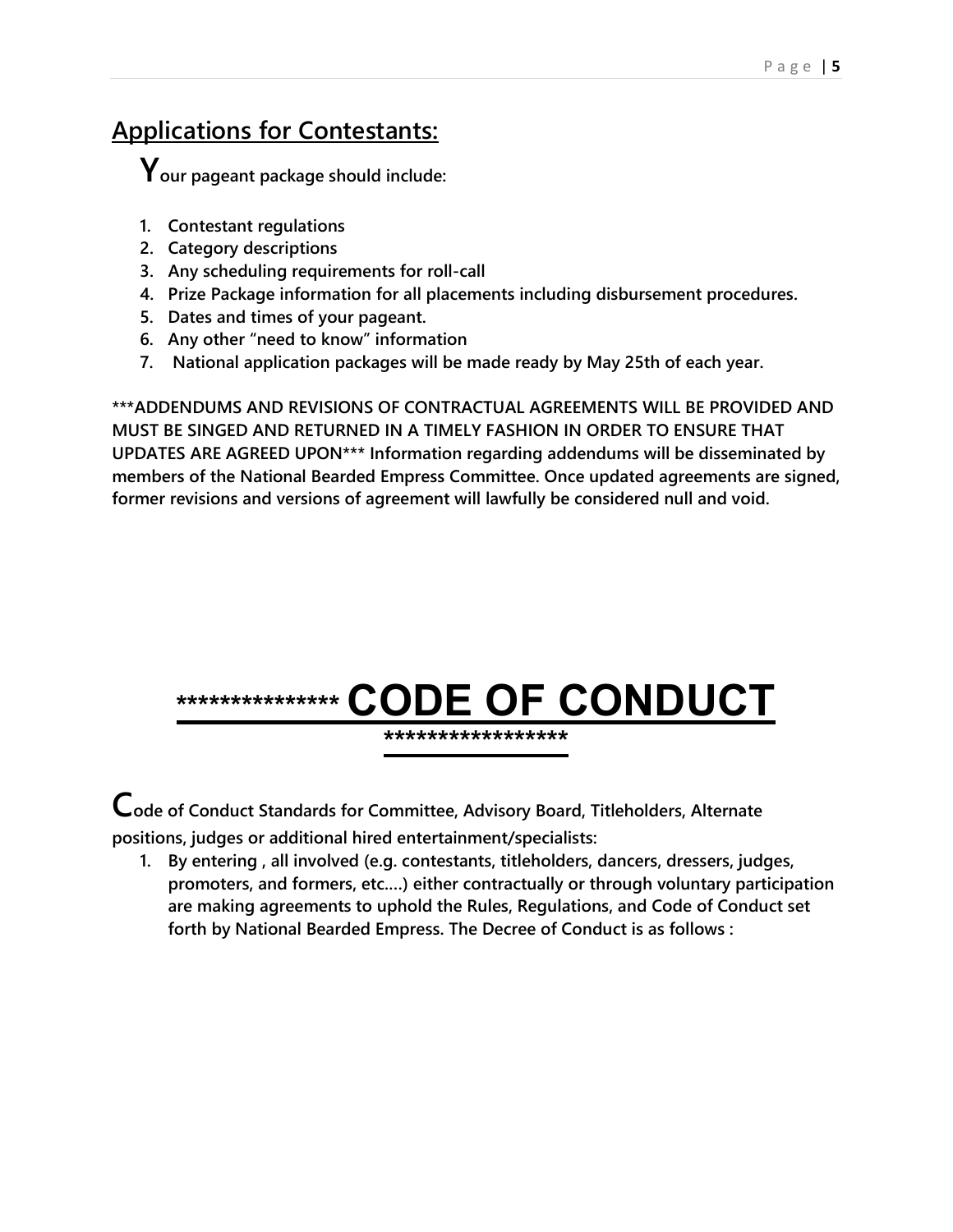# **TITLEHOLDER/ALTERNATE/EMERITUS CODE OF CONDUCT:**

- **a. National Bearded Empress upon capturing the title is to be announced as such following their entertainment name in ALL mixed media promotions including but not limited to being announced at any venue in which National Bearded Empress is making a public appearance and/or entertaining as well as within any promotional material produced.** 
	- **a. Use of official National bearded Empress Logo is permissible only through an agreement between promoting designee and The National Bearded Empress office.**
	- **b. Requests are to be made to the National bearded Empress Press and Public Relations department to seek approval from owner of National Bearded Empress.**
- **b. National Bearded Empress is required to wear their sash at minimum at any public event where they will be announced as National Bearded Empress. The titleholder is to either be dressed as their entertainment persona or may be dressed appropriately for the occasion titleholder is present for**
- **c. Crown will be required to wear during any crowning ceremony you are in attendance of.**
- **d. If applicable and in attendance of another National pageant, National bearded Empress will be required to complete a "National Walk" if one is conducted at the pageant.**
- **e. Philanthropic work and community service are a part of the responsibility of the titleholder. Previously agreed charity events may be agreed upon between the National Bearded Empress office**
- **f. You are not to engage in physical violence. National Bearded Empress will look to federal/state laws in cases of self-defense.**
- **g. Criminal acts that occur during the titleholder's reign will be handled on a case by case basis. Felony charges will result in a "willful termination" of title**

#### **THE FOLLOWING SECTION SPECIFICALLY DEALS WITH SITUATIONS THAT INDLUCE SOCIAL MEDIA SETTINGS**

- **h. Interviews conducted my any media platform are to be approved through the owner of National Bearded Empress**
- **i. Presenting oneself professionally both on-stage and off-stage.**
- **j. Never demean National Bearded Empress, its Committee, Advisory Board, volunteers, or additional staff in contract agreements with the National System.**
- **k. Never demean or disrespectful to another pageant system or its contestants/titleholders**
- **l. Never become intoxicated while representing their respective title.**
- **m. Do not participate in any type of argument or altercation, except as a mediator, while representing your title.**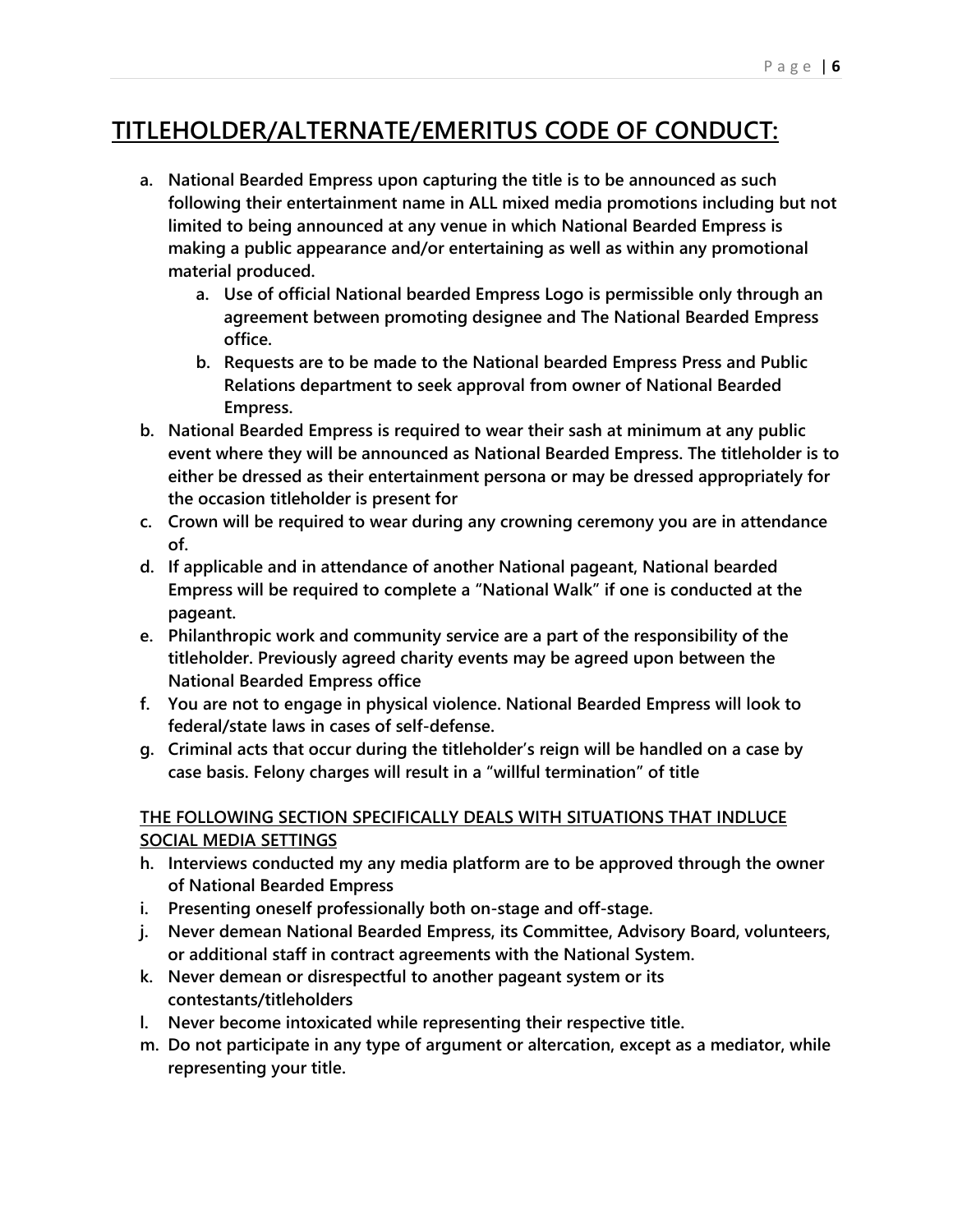# **Communication:**

- **1. All individuals in contractual agreements with National Bearded Empress (with the exception of sponsors) are subject to maintain certain profiles via social media platforms. As some of these platforms are utilized through direct communication and meetings, additional promotional purposes are also served through having these social media platforms.** 
	- **a. Use of official hashtags will be required to be used with any posts connected to National Bearded Empress by the titleholders of the system.** 
		- **i. Hashtags include : #EMPRESS #EMPRESSIVE #BEBEARDED #NATIONALBEARDEDEMPRESS #BEEMPRESSIVE**
- **2. National Promoter will make all arrangements with entertainers, judges, and venues in writing (email) so they have a communication trail.**

# **Compensation National Bearded Empress for National titleholder and additional placements with Prize packaging:**

- **All sponsors prior to the night of Nationals will have submitted a contractual agreement of fulfillment to aforementioned agreements with National bearded Empress.**
	- o **Details of how to redeem prize packages from sponsors will have specifications on how applicable contestants will redeem sponsored items or monies.**
	- o **Cash prize is redeemed after crowning and photographs have been taken of the new ruling court members.**
		- **Signature of receipt may be required for records indicating fulfillment of National Bearded Empress with the Titleholder.**
		- **If contractual agreement signed at the time registration is not fulfilled for any reason with very few exceptions determined by National Bearded Empress owner, National Bearded Empress is within it's right to seize prize package portions or reimbursement in the forms of money receipt, direct return of items, or reallocation of services within (30) days of the titleholder or alternates received prize package.**
		- **Titleholder is encouraged to formally submit their resignation in writing and is expected to work with the National Bearded Empress office to make Public Relations announcements.**
		- **Failure to comply will result in a permanent ban of former titleholder at any National Bearded Empress events until all prizes and monies have been returned.**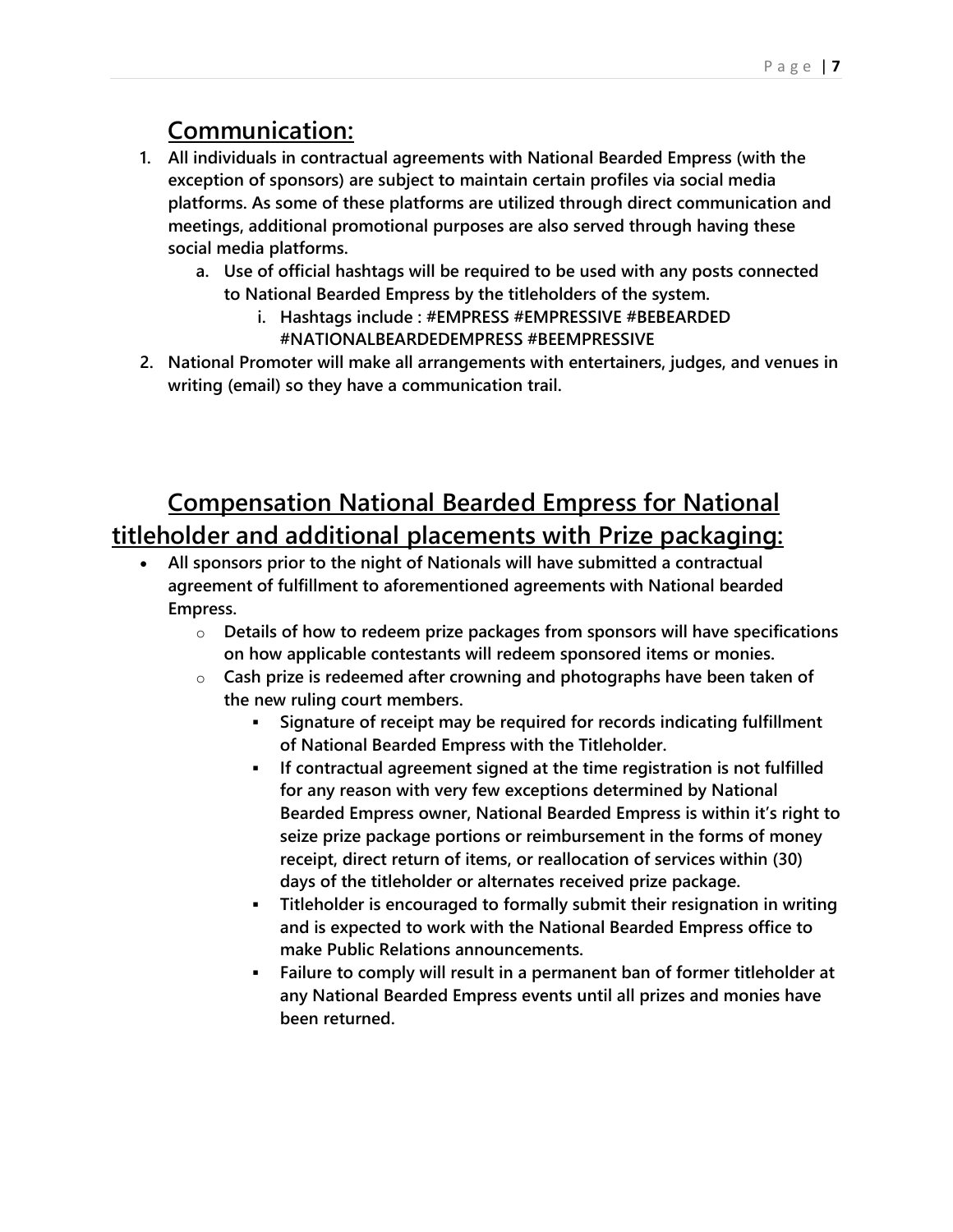# **Competition Music:**

**1. Competition music / Video should be submitted in quality condition via Flash drive a backup file, flash drive, and CD available**

 **a. Administrative deductions will be applied for improperly labeled or Media received in poor condition.**

Contestants must adhere to the contestant contract agreement and the rules therein. \*\*FAILURE TO DO SO COULD RESULT IN A BAN OF UP TO two years or permanently with the National Bearded Empress system. Please direct any questions regarding the handbook either to Committee members or owner. \*\*

# **CATEGORY DESCRIPTIONS**

**\*\*\*ALL CONTESTANTS ARE REQUIRED TO SUPPLY MUSIC WITH 3 COPIES ON USB/FLASHDRIVE FOR EACH CATEGORY\*\*\***

# **Sovereign Hearing- Interview (150pts) (6 minutes)**

This category serves the purpose of giving the judge's panel an opportunity to get to know the contestant on a personal level. The title of National Bearded Empress is to be treated like a position of authority. Contestants will be given an opportunity to present themselves in front of the panel of judges pertaining to what running for empress means to you.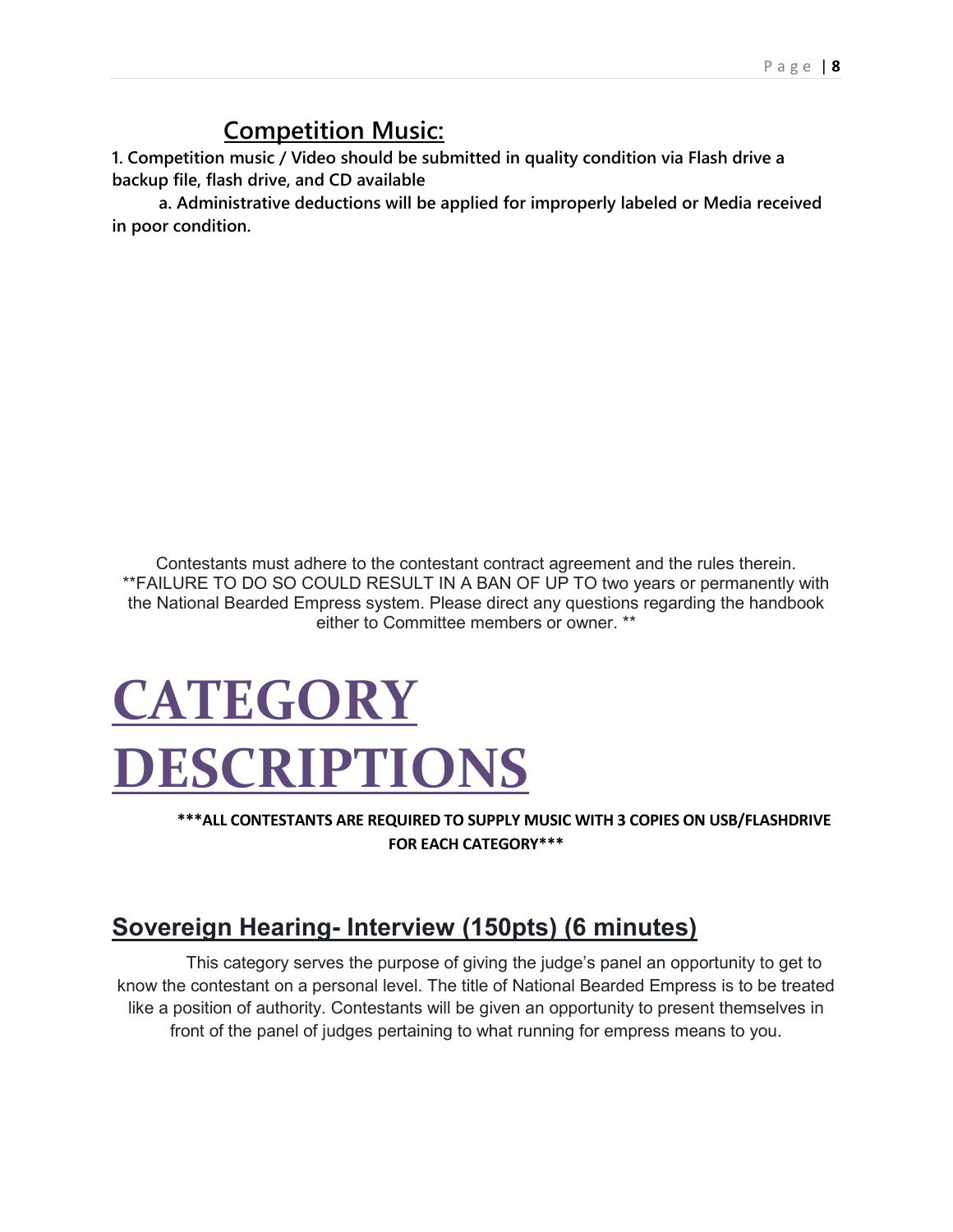Prior to Sovereign Hearing, the panel of judges will be permitted to review the social media platforms held by the contestant. Questions during this category could be drawn from interactions reviewed on your social media account, from the content of your answer to what NBE means to you, or questions within the main characteristics that make a contestant #Empressive.

You will be given an opportunity to introduce yourself to each judge, handshaking is able to be decided by the contestant being interviewed. The Head judge (who will be identified no later than the meeting at the time of registration) will invite you to sit and prompt with the question):

"What does competing for National Bearded Empress mean to you?" (6-minute start time begins once head judge asks the contestant this question)

As previously mentioned, judges will have an opportunity to ask follow up questions. It is recommended that a contestant behaves like a true "Sovereign" and remains aware of giving each judge a chance to ask the contestant a question. Contestants will not be judged on gender constraints. The following areas will make up the score for each contestant:

**Proper introduction (20 points)** – Contestant MUST identify themselves with their Entertainment name followed by the name they personally identify. \*\*Contestants are not scored on but are encouraged to take this time to express their preferred pronouns if so desired\*\*

**Appearance (40 points)** – The first crowned National Bearded Empress during their reign will be addressing the public via social media or potentially upon travelling as the system grows. NBE wants a ruler who is personable on and off stage. Contestants are encouraged NOT to be dressed as their entertainment persona during this category, but a royal reflection of THEMSELVES. Garments should be reflective of the contestant's interpretation of what a ruler would wear during an important and intimate social setting. (Think the Royal family addressing Parliament or business attire.)

**Public Address and Poise (50 points) –** This area focuses on the ability of the contestant to present themselves to the public. The future titleholder is expected to be able to be an inviting reflection of what fans or future contestants could expect from their ruler. Contestants should follow etiquette of a panel interview setting while also remaining engaging and personal with the panel. This is not to say an "act" should be put on for the panel.

**Content and Message (40 points) –** The future rulers are going to be diverse, and the expectation is not to be the same, but to be able to present ones ideas, viewpoints, respectfully while respecting the differing views of the diverse community the future Empress represents. Expression in passion, engaging the audience, and thoughtful answer are elements that add to these criteria.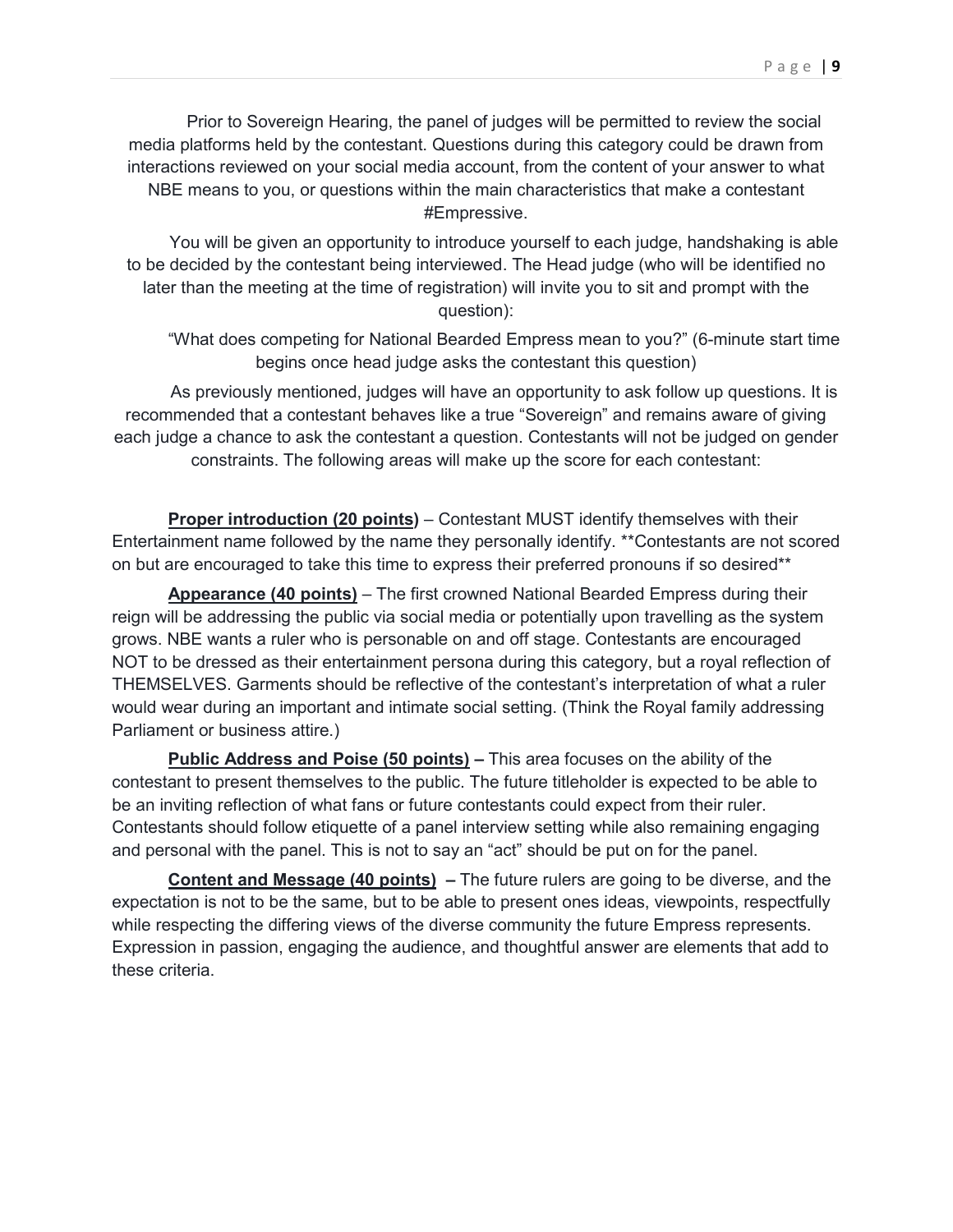A Member of the committee will have been designated to keep time on behalf of the contestant and a time check will be given when there is 1-minute left. If time permits, a contestant can make a closing statement to recap the hearing. When 6 minutes is counted by the committee member present, the interview is closed and no interaction after cutoff is tallied into the contestants score.

# **Royal Line of Succession – Presentation. (3 Minute Time Limit) (325 pts)**

This category is making a statement staking your claim to the throne! Over time in history, elaborate and lavish displays became a custom for monarchs local or visiting to present themselves to the people. The purpose of this category is for contestants to seize the opportunity to express their individuality and provide an introduction to what could be their kingdom. Category calls for attire to be a creative display of the contestant's individuality. This will be your first introduction to the judge's panel. The goal is to showcase why you should be next in line to be the crowned Empress.

It is a celebration of one of the BIGGEST core values of what it means to be National Bearded Empress. The future ruler has the duty of leaving an #EMPRESSION wherever they go. The contestant should be making a statement staking your claim to the throne!

Over time in history, elaborate and lavish displays became a custom for monarchs local or visiting to present themselves to the people. And so, this category is for contestants to seize the opportunity to express their individuality and provide an introduction to what could be their kingdom. Category calls for attire to be a creative display of the contestant's individuality. This will be your first introduction to the court of Empress. Just as in history, every element of this category is to showcase why you should be next in line to be the crowned Empress. Scoring will be based on the following:

**Garment fit and style (75 Points)**: Should be reflective of the character of the contestant and is a creative category. The focus of this area regards to polish of execution in the chosen attire.

**Poise and Presence (50 Points)**: has a focus of scoring the contestant on one's ability to command the attention of the audience WITHOUT yet speaking. Seizing the opportunity to share the "look" by modelling in a way called for by the vision of the contestant. Contestants are not permitted to engage in non-consensual touch of attendees, judges, or existing members of the NBE court.

**Creativity and Cohesion (100 Points)**: the focus of this element is scoring the overall realization of vision of the contestant and its intent to leave a lasting impression through the pageant. You want to strive to look the part of a Royal in your own unique way. This element is to help the judges see that you have the ability to make your visions FULLY realized.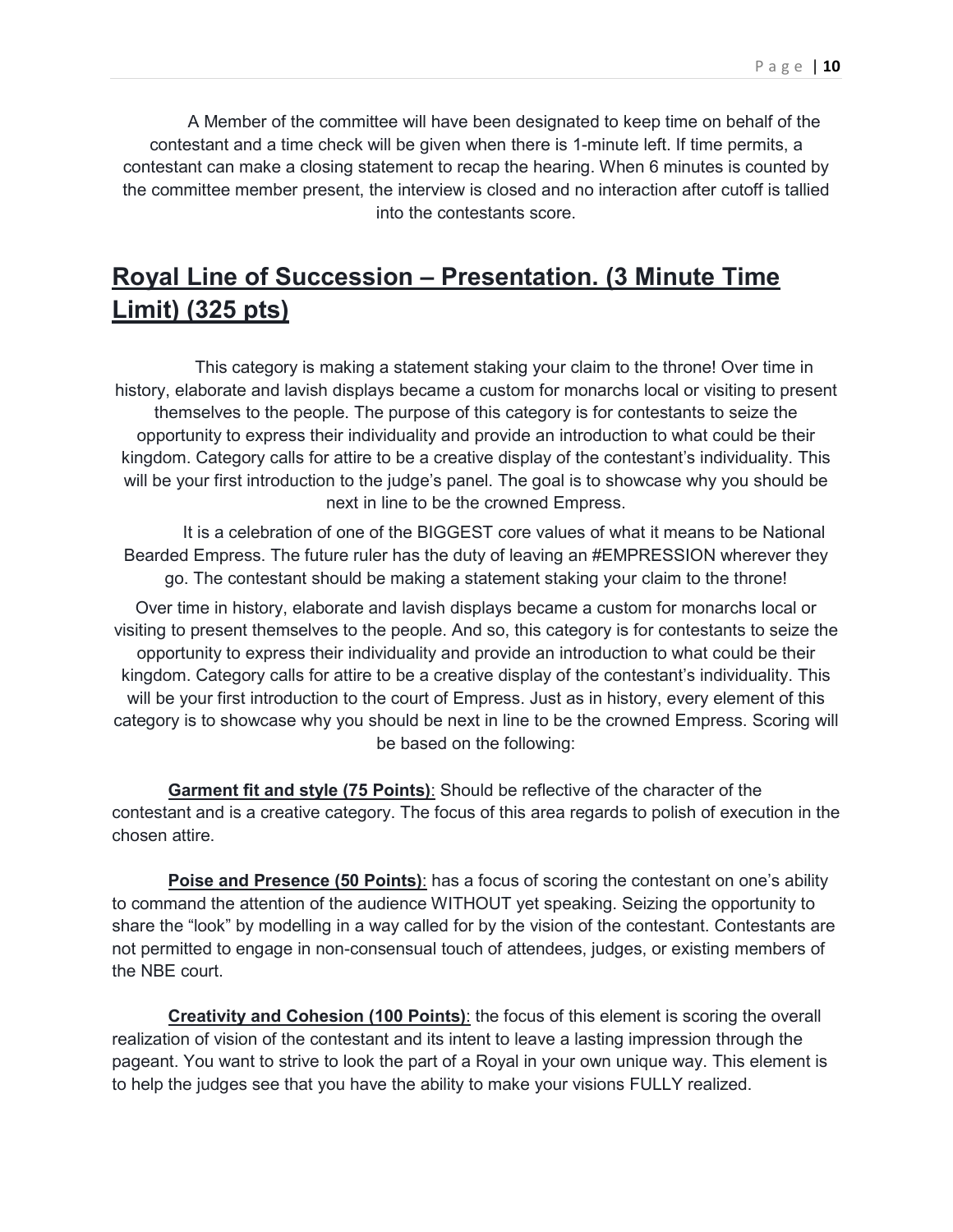**Speaking on the microphone (100 points)** (looking for clean clear ability to communicate with your audience and esteemed panel of judges) Interpreters may be used as necessary. **A Concise, creative, captivating communicator that causes the kingdom to concentrate ONLY on this contestant is counted as capable or carrying the crown**

\*\*\*\* A FIRST #EMPRESSION IS A LASTING #EMPRESS \*\*\*\*

ADDITIONAL NOTES: Royal Succession DOES permit the contestant to be accompanied by other individuals and props. Dimensions, stage specs, and tech specs can be provided at the contestant's request, however, are also encouraged to do their own independent research. The use of liquids, animals, fire, and additional safety hazards including chemicals, potential allergens to audience members, staff, and additional contestants and entourage is STRICTLY prohibited. Further restraints, if existent with Venue of the pageant or the state that governs the venue must also be considered\*\*

#### SEE SECTION REGARDING TIME LIMITS IN CONTESTANT HANDBOOK!!!!!!

### **REGAL FLAIR \ Talent – (6 Minute Time Limit) (275 pts)**

**\*\*\*Music must be provided by the contestant. Max 6 minutes total to perform your talent. You will also have 2 minutes to set up your talent and 2 minutes to take down your production.10 minutes total**.

Any talent presentation is acceptable. Can be a solo talent or a production number. This is your

time to express your art! Use of fire, animals living or expired, liquids, excessive glitter OR

paper,

bodily fluids, weapons, or any items which could potentially cause personal or audience harm

are

not acceptable. Nudity of any form is subject to local law restrictions.

**Presence and Coordination (100 points ) -**Choreographed or calculated, This area focuses on the contestants ability to celebrate and communicate their individuality. This also focuses on cleanliness of execution

**Impact /Entertainment (100 points) -** commanding and the audience attention with a moment worth being celebrated and commemorated. Comical or creating a deeper connection with the audience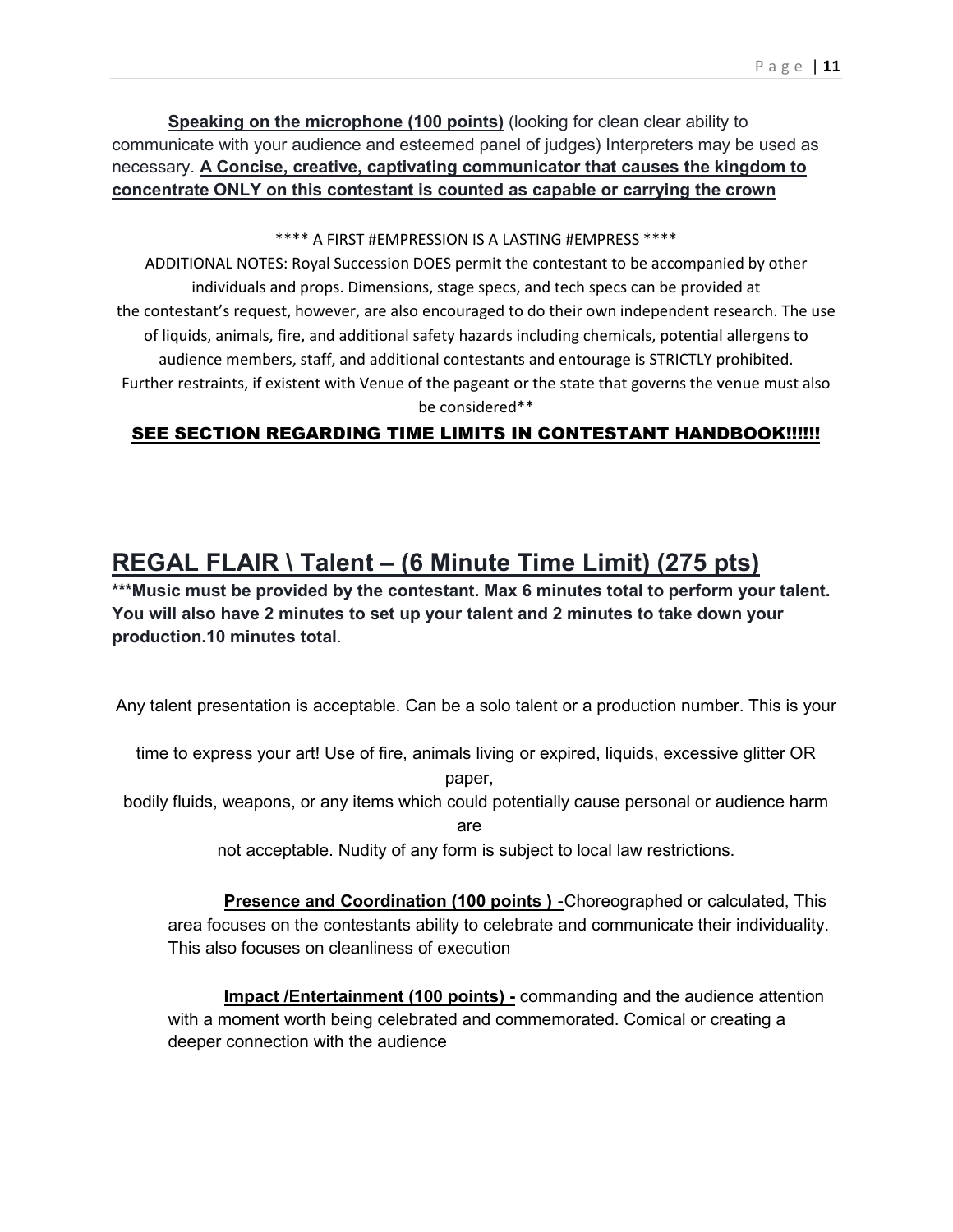**Vision and Design (75 points)** - cohesion and calculation of choices of costume, coif. Think commitment to the creative details of the smaller aspects of the piece presented including stylization, music choice, and that the presentation is clearly understood as a full idea.

While talent carries a lower score, historically, many pageants place significant point weight on this category. The importance of the message in this decision is to have an Empress who will show consistency and dedication to all categories regardless of point value. The Crown celebrates Consistency and it COUNTS. #empressive

#### **REVOLUTIONARY AMBIENCE \ HIGH FASHION (300 pts)**

This category will show your expertise in highlighting BEARDED ROYALTY. You will be leading the path of our future and lineage for all the days you rule. Guiding us with your highest fashion look to Rule over the empire as National Bearded Empress. Beard must be integrated with your look.

This category is intended to present an interpretation of how monarchs historically impacted fashion trends. While history had many laws that restricted the use of certain colors in its higher this category is to express freedom in fashion expression and a rebellion against the norm. This creative category is intended to stretch the imagination and restrictions of historical fashion trends.

**Regal Impact (100 points)** -this area focuses on the intent to deliver a high fashion, polished, and presentation of wealth (open to interpretation unique to contestant) & its unique stretch of fashion trends to shape the future of fashion.

**Modeling (100 points)** - This area focuses on scoring the contestants ability to showcase the beauty of the garments selected in this category. Modeling should be reflective of the style of garment worn and should be presented in a way for onlookers to revel in its construction.

**Creativity and vision (100 points)** this area focuses on scoring the contestants ability to execute an overall vision that paints an artistic picture of the contestants Eye for detail, cleanliness, and cohesion.

#### **SUPREME DECREE On Stage Question – (150 pts)**

Prior to the pageant and during registration, contestants will submit a bio to be completed and submitted at call time. All contestants at the end of their promenade of Revolutionary Ambience/ High Fashion, will be asked a question pertaining to being a bearded entertainer. It should take less than 3 minutes to be executed.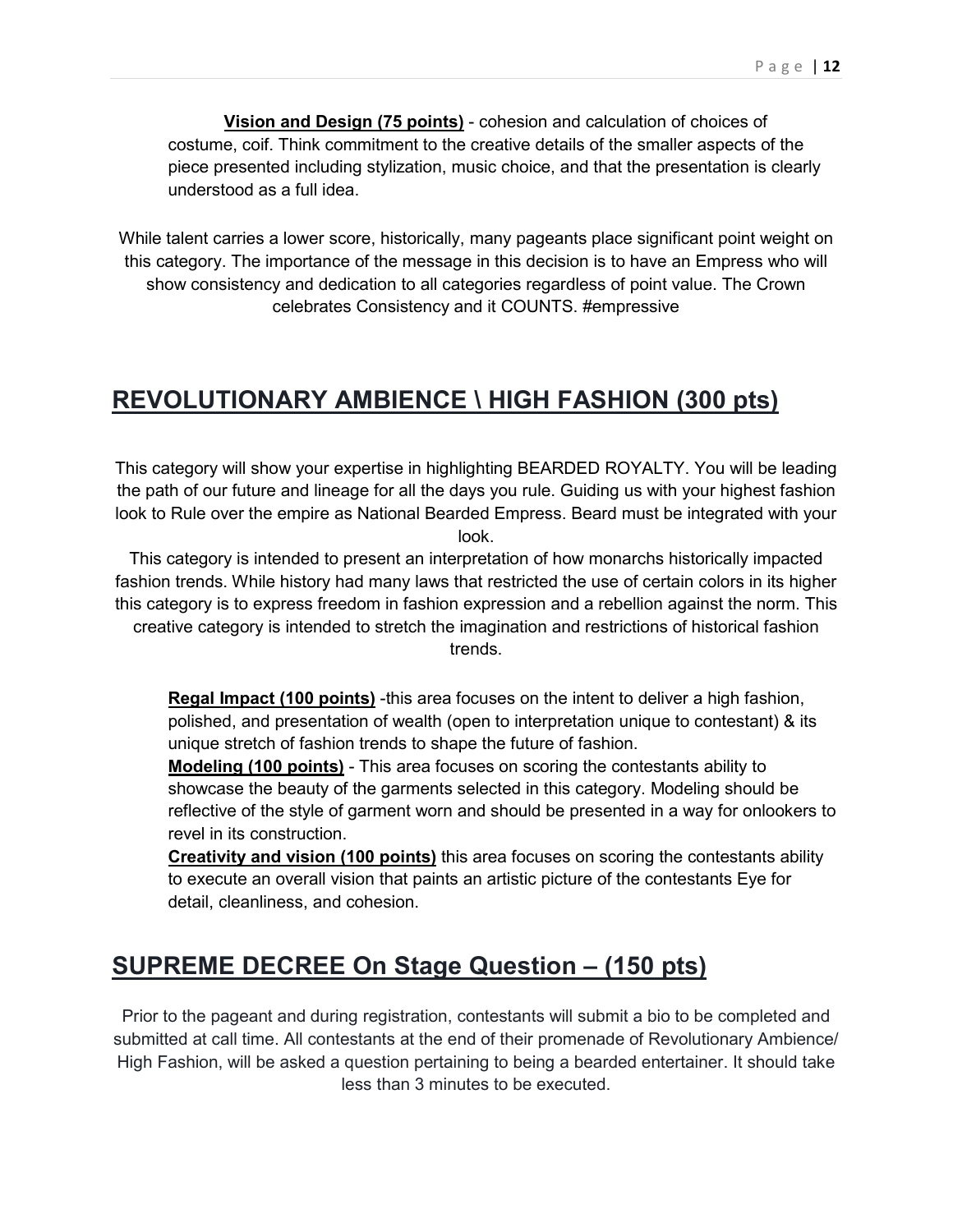**Content (60 points)** - fulfill the question with an answer that satisfies what is being asked. This area remains

**Clarity & Concentration (45 points) -** ability to convey to your people what your answer is without question and communicate without words that the contestant understood and actively listened to what was being asked. This tests the contestant's ability to empathize with those around them to be able to find the best way to speak to others on a common plane.

**Composure (45 points) -** ability to stay calm under pressure. There could be times during the rule of an Empress that conflict could arise. This are focuses on being able to see that the contestant is capable of not cracking during conflict and can (when safe to do so) coerce others to calm down

Yes, the content of a question is very important. The words chosen can communicate compassion and can create amazing and new ways of thinking or showing someone that while different and unique we can COME together. People will also, however, remember JUST as much how you made them feel when NOT being attentive or keeping control of yourself. This is truly an opportunity to move people. It's a CHANCE to show you care about the crown….. Whether you cry or cackle. It's your chance to CONNECT from the heart.

\*\*\*Should you have any questions please feel free to reach out and ask\*\*\*

#### **Contest Scores:**

- **1. Pageant scores are accumulative, and all categories are judged**
- **2. Each judge at time of Judges briefing will write their names on each sheet provided in judges folders.**
- **3. Folders will consist of individual sheets for all categories and a comment sheet with two columns. Judges MUST write comments that would reflect where the contestant deductions occur for each category, however, do not have to designate a specific number for each deduction made.**
- **4. Upon the completion of each category, Judges Sheets will be collected and tabulated by individual designated by National Bearded Empress owner and AT MINIMUM one Committee member aside from the National Owner. Owner of National Bearded Empress will not be directly involved in tabulation, however, will carefully oversee with**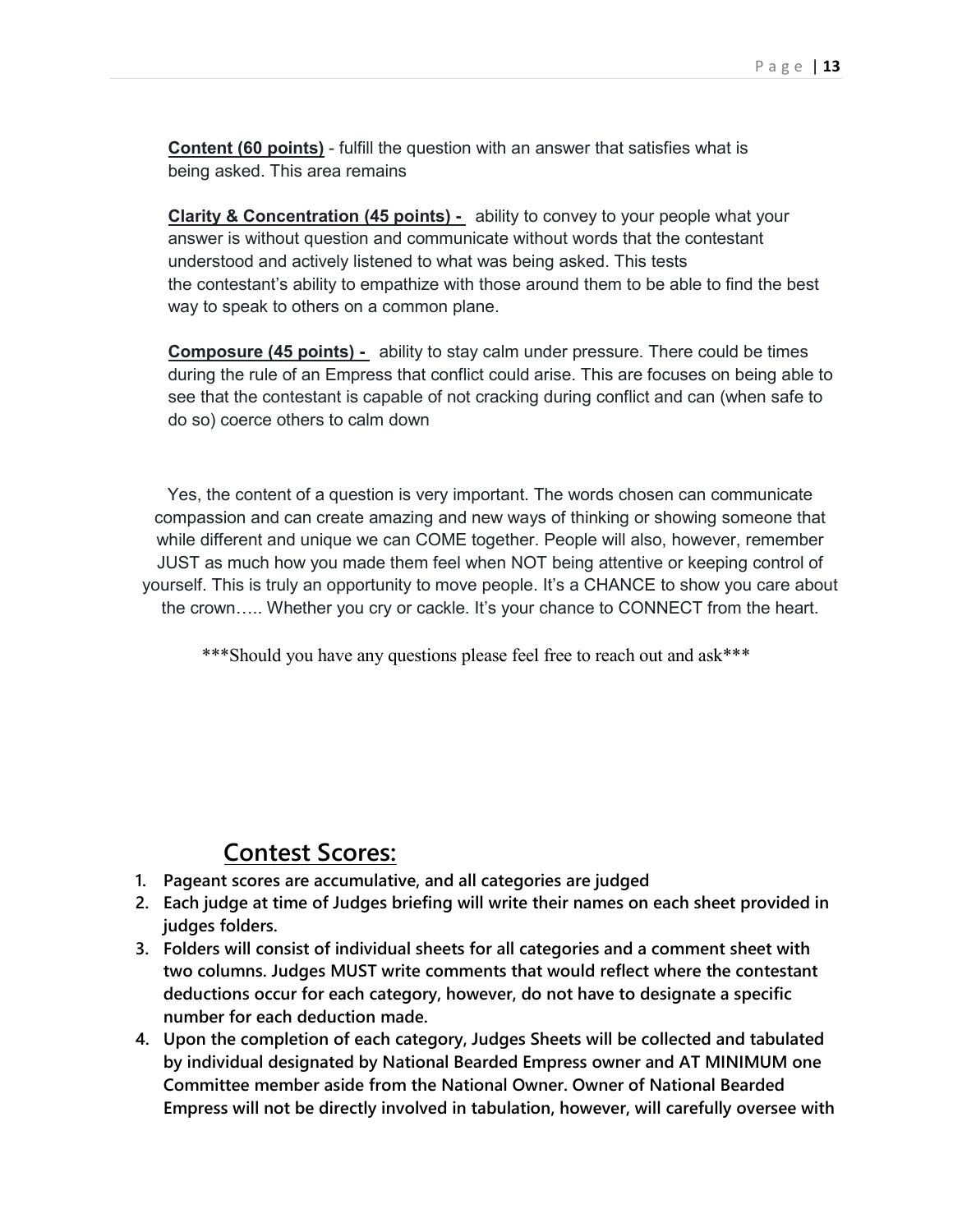**one other committee member present to ensure accuracy and proper use and collection of judges score sheets** 

- **2. Breakdown of all sub-score categories is detailed in the category descriptions section.**
- **3. Scores will be tabulated through the use of programs authorized by the National Bearded Empress Committee.**
- **4. \*\*\* In the unique event score sheets are improperly handled or completed, the committee will meet with the existing panel of judges to review and identify sheets in question.** 
	- **a. Deductions deemed to exceed a level of appropriate deduction will result in the judges' scores for the evening to be thrown out entirely and will not be included in the final scores of ANY contestant.**
	- **b. Judges who are suspected to be attempting to falsify or sway the results of the pageant will be subject to a ban from National bearded Empress for a time determined appropriate by the National Bearded Empress Committee.**

#### **Crown Jewels and Sash Standardization:**

**Crowns are designed by the official jeweler of National Bearded Empress and cannot be individually embellished or adorned or altered from its custom design. Sash's may be adorned with beading or rhinestones approved by the National Committee as long as it remains within the intended original design and does not block or hide the official Emblem or lettering on the sash.** 

**Any Changes or additions to the crown jewels will be decided as a governing body of committee members and advisory board. General public opinion may be invited to share their thoughts; however, final decisions will be determined by the inner most governing body, the National Bearded Empress Committee.** 

#### **Category Point Deductions:**

**Point deductions within the National Bearded Empress Pageantry System is intended**

#### **Disqualification of Contestants:**

- 1. **The National Bearded Empress Committee and Owner would prefer not to disqualify contestants if possible; however, some activities and behaviors have the potential to cause irreversible damage to the National Bearded Empress system. Some of these behaviors include but are not limited to:**
	- **a. Selling illicit substances during the rule of a titleholder or incarceration**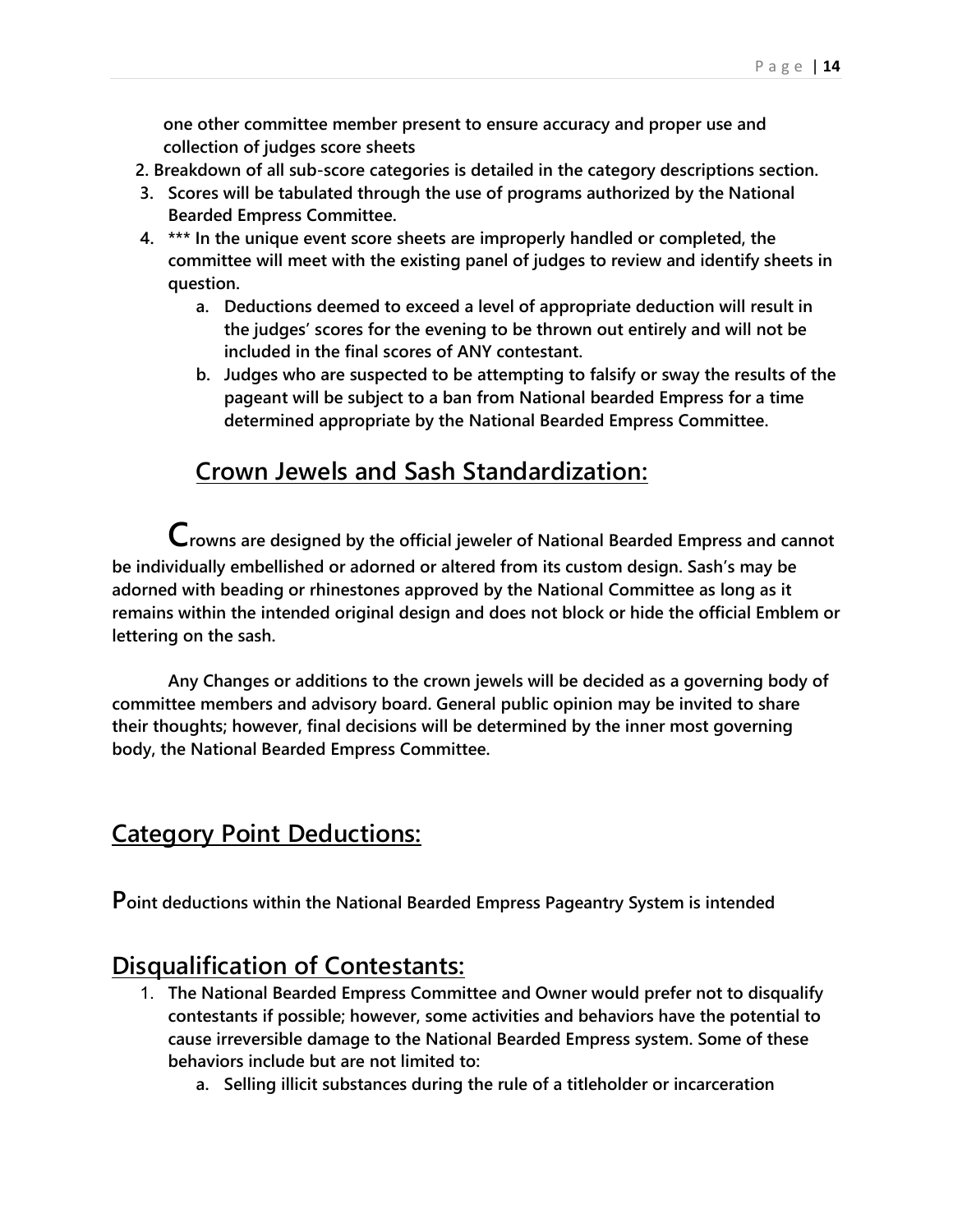- **b. Selling trade secrets or unauthorized use or exchange of administrative documentation**
- **c. Mishandling of Social Media as per policy** 
	- **i. Social Media Policy:**
		- 1. **Representatives of any kind and on any level within the National Bearded Empress system will always abide by socially appropriate standards becoming of a ruler.** 
			- **a. As a representative of this system, your actions are a reflection not just of yourself, but of the system you aspire to be a part of. Always treat others with dignity and respect .**

**\*\*\*\*For National Bearded Empress to stand out as a system that consists of a breed of entertainers and titleholders with an exemplary reputation, we must be mindful that actions on social media can come under scrutiny all too easily. Be mindful of your decisions. If complaints are brought to the attention of the National office, an investigation will be required and suspension from duties may be necessary until the Committee completes their investigation. \*\*\***

#### **Duties of Ruling as National Bearded Empress**

- 1. **National Bearded Empress agrees to participate in fundraising events either of their own accord, or through the direction of the National office.**
- 2. **Public appearances in their local entertainment circuits as well as any other-directed venues or events. (To be determined by the National Office.)**
- 3. **National Bearded Empress will uphold the Code of Conduct at all times.**
- 4. **National Bearded Empress will be present during their "give up" and entertain during the National Bearded Empress Pageant the following year.**
- 5. **The titleholder is expected to partake in promotions of the system via social media, entertainment venues, and fundraisers.**
- 6. **Contestant outreach and audience engagement is a very big part of the role of being National Bearded Empress. Responding in a timely manner, within reason, is expected of the titleholder in order to answer questions aspiring future contestants may have. Titleholder may call upon existing committee members, if able, during times where the titleholder may not be available.**
- 7. **The titleholder gets to meet with the existing Committee and bring their own unique ideas for growth and present them to the board.** 
	- **a. A meeting will be requested by the titleholder to their new promoter (owner) of National Bearded Empress**
	- **b. No more than 1 member of the committee may be absent during the time of this meeting.**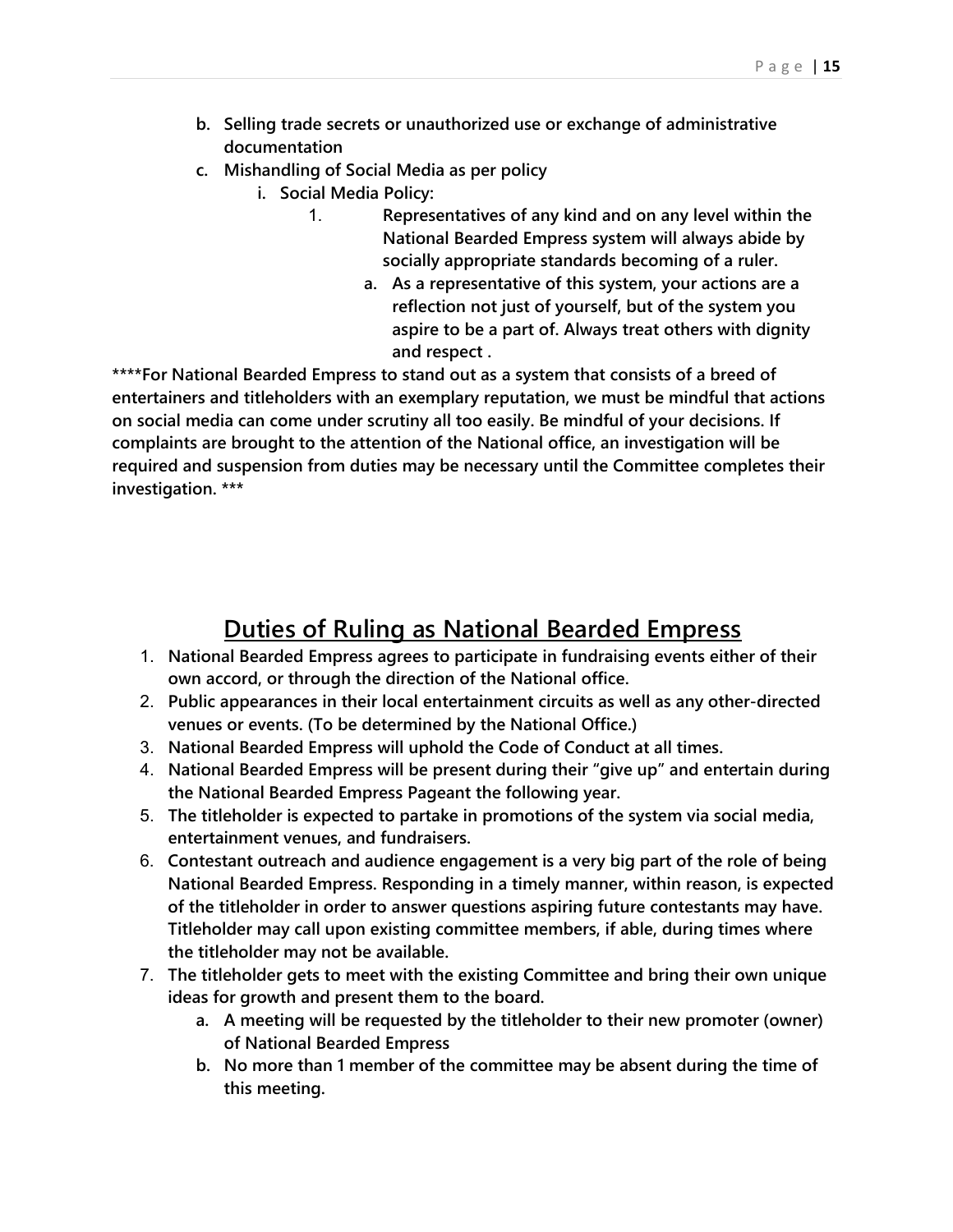- **c. A Designee for taking 'meeting minutes' will be selected to take attendance, document details of discussion, divide responsibilities, etc.** 
	- **i. The titleholder, if deemed capable, will be provided the autonomy to work independently on projects that creatively benefit the pageant system.**
		- **1. Accomplishments will remain on the administrative record for future consideration of a seat at the advisory board or if the Official Committee would benefit from expansion.**
- 8. **That titleholder has a duty to the community in which National Bearded Empress serves and is expected to have a genuine concern for the individuals who hope to capture a title in the future, their affiliates, as well as future promoters and sponsors.** 
	- **a. Engagement of venues owners, promoters, sponsors, Emcee's, titleholder visitors (National or not) along with their promoters should all be greeted by the national titleholder and treated like a guest.**
- 9. **During the night of the titleholders give up, National Bearded Empress will partake and be present for contestant briefing and may be charged with a portion of orientation, and timekeeping for Sovereign Hearing category. In regards to Sovereign Hearing, National Bearded Empress is also present to ensure that. Additionally, National Bearded Empress will be expected to be in sash at the judges table during as much of the pageant as possible.**
- 10. **Promotion for individual sponsors may be required in order to uphold contractual agreements made by the National Bearded Empress office with said sponsors. Graciousness for their sponsorship is VITAL and good business ethics.**
- 11. **If a titleholder experiences hardship of any kind, it is required that titleholder engages the promoter of National Bearded Empress to decide arrangements. Family emergencies, illness, injury, mental/physical health is very important and transparent grievances will be met with understanding.** 
	- **a. Depending on the severity of the situation, a titleholder in this case may need to step down. In this case, the former titleholder may be invited to participate in National Bearded Empress activities in another facet, or if title was relinquished in the first quarter, titleholder may be eligible to compete for the pageant again.**
- 12. **Entertaining at venues if doing multiple numbers ESPECIALLY the night of your give up should include an array of performance.**
- 13. **A Theme MAY be selected by the titleholder for the following year's National pageant**
- 14. **The night of the titleholder's give up also has a duty of ensuring score sheets ( if applicable) are handled with the utmost care, properly filled out with judges names at the time of registration, and will sign off that all score sheets made it to the tabulator from the judges panel unless preparing to perform. In which case, a member of the committee will seat in the titleholders stead to ensure that score sheets are handled properly.**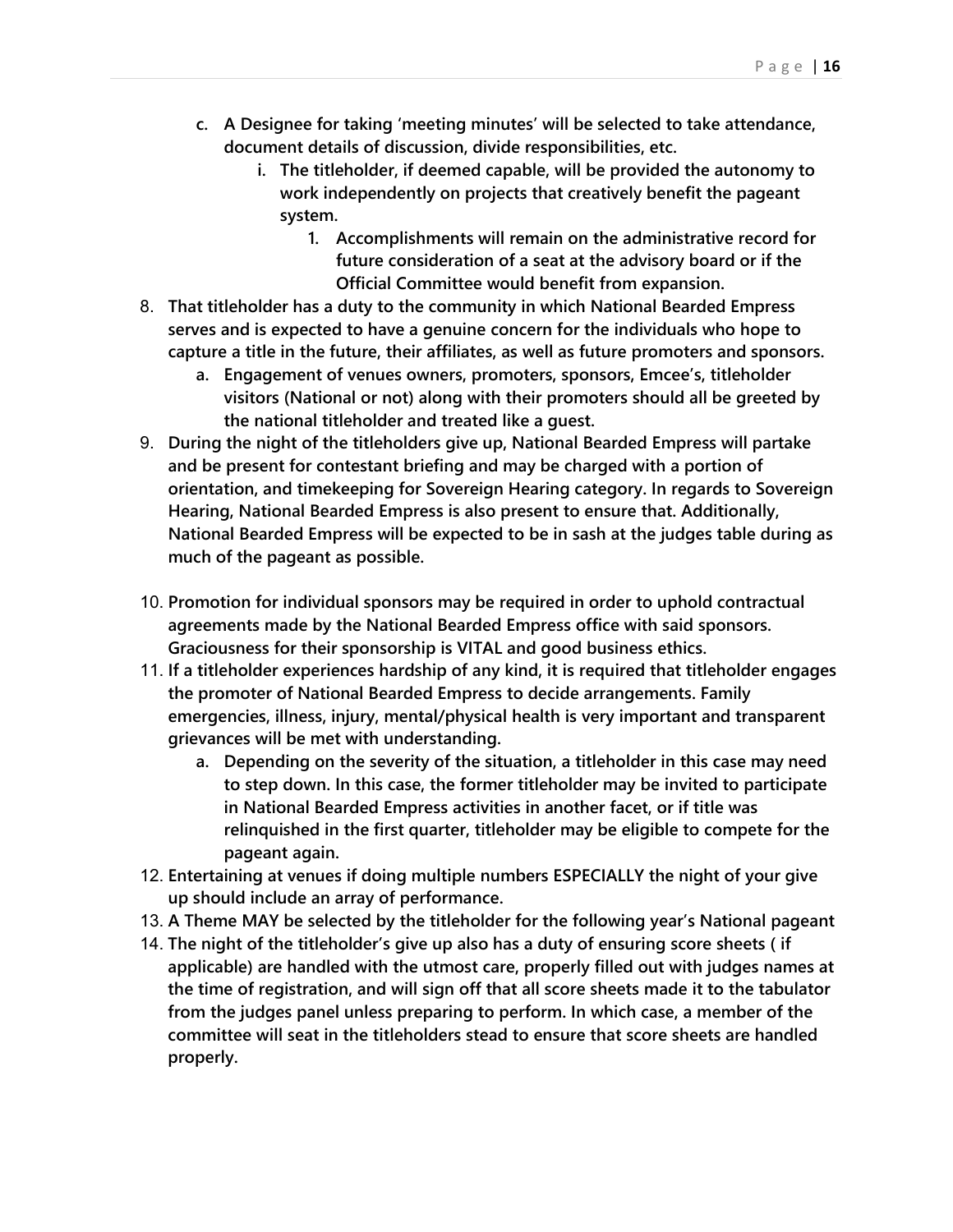- 15. **National Bearded Empress will receive orientation from the existing Committee in order to ensure that duties are well understood within the first 30-60 days of their reign.**
- 16. **National Bearded Empress will be expected to have photoshoots completed quarterly and vision will be discussed with committee members and owner in order to effectively promote the pageant. Crowns, if photographed WILL NEVER BE ABLE TO BE ELSEWHERE BUT ON THE HEAD OF THE TITLEHOLDER.**
- 17.

# **Eligibility (Contestants) Requirements:**

**1. Photo ID should be verified at the pageant; however, you will be address by the pronouns and name you request upon initial completion of your contestant contract.** 

**2. Contestants must be 21 years of age to compete** 

**3. You will be asked about your criminal history. Contestants with open felony charges/ criminal cases may not be eligible to run for National Bearded Empress \*\*\*financial, abuse, or sex crimes (ie: anything regarding children, disabled, or animals) will NOT be admissible.\*\*\* We will consider those who have a felony but are in good standing within the community they live in.** 

**4. Contestant is eligible if their entertainment persona fits the descriptors of the national title. No other restriction regarding gender, sexual orientation, surgical intervention, or identity, body type, or age will ever leave a contestant not eligible.** 

- **EXECTE The Titleholders must be a bearded entertainer during EVERY public entertainment piece for the immediate two years following their rule.**
- **•** Beards do not have specific requirements regarding fullness, length, or quality as **prosthetic, makeup enhanced, partial facial hair is deemed acceptable.**
- **Entertainers identified as "non-bearded" entertainment prior to the pageant may run, however, will have to agree to be a bearded performer and may be interviewed privately by the committee prior to their official entry as a contestant to the pageant.**

# **First Alternate Position:**

- 1. **The first Alternate is an important role. Truly, if the winner the night of Nationals is no longer able to rule for whatever reason, the first alternate will be crowned and assume the duties of National Bearded Empress. The first alternate will be contacted by the owner and NO PUBLIC announcement will be permitted to be made until new contractual agreements are made with the First Alternate. Prize package pieces that are able to be retrieved from the former titleholder will be awarded to the new representative within 60 days of accepting the title. Any unfulfilled portions of the prize package after the date of accepting the title will go to the First Alternate ( new Ruling Empress)**
- 2. **The First Alternate would be eligible to choose to run again as a contestant if they assume the role of National Bearded Empress if assumption of the role occurs in the 9th month of the former titleholders rule or later so long as they fulfill the duties of the Empress for the remainder of that ruling year.**